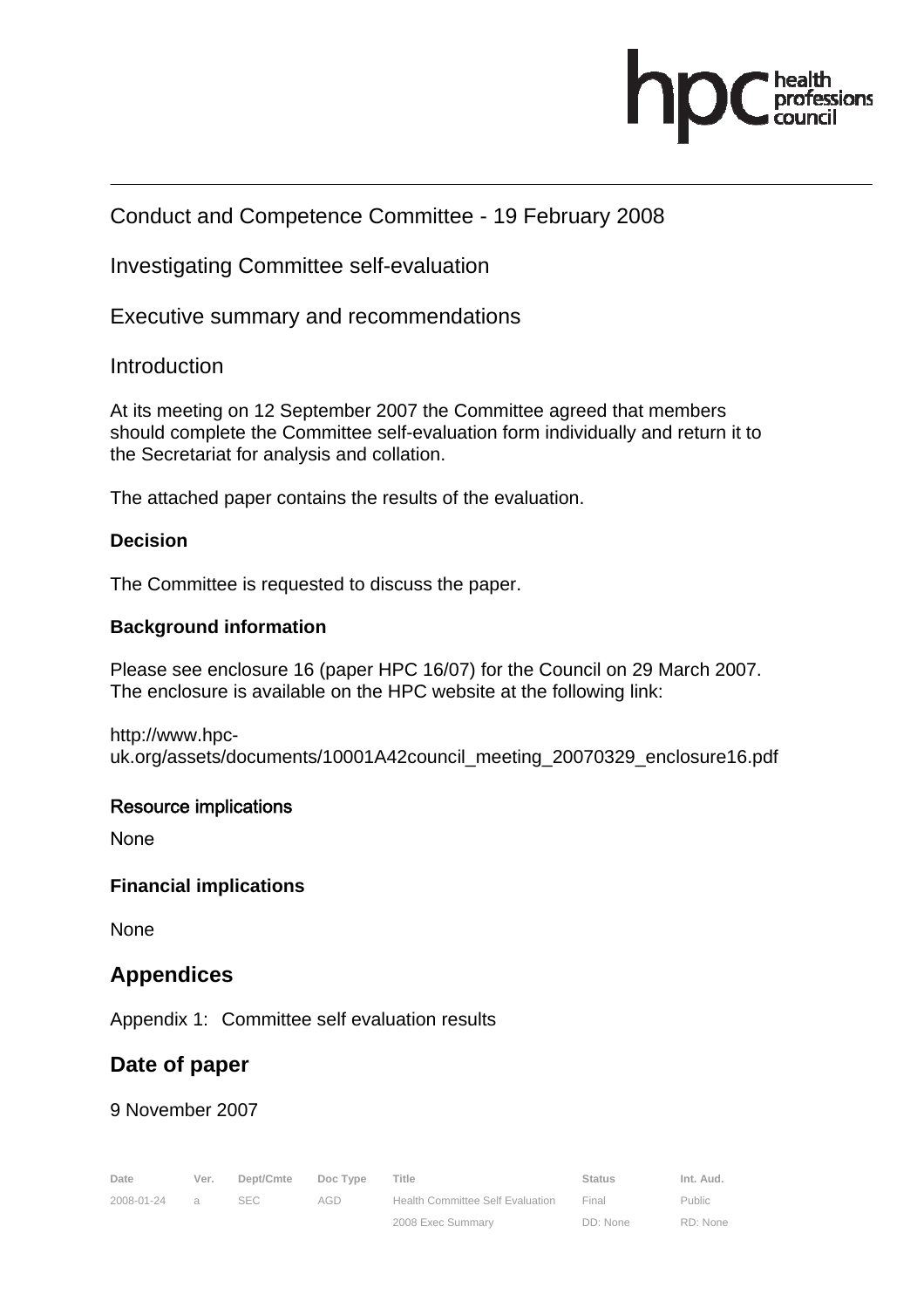### **Committee Self-Evaluation: Conduct and Competence Committee**

The charts below indicate the responses on forms received from Committee members. Forms were received from seven members.

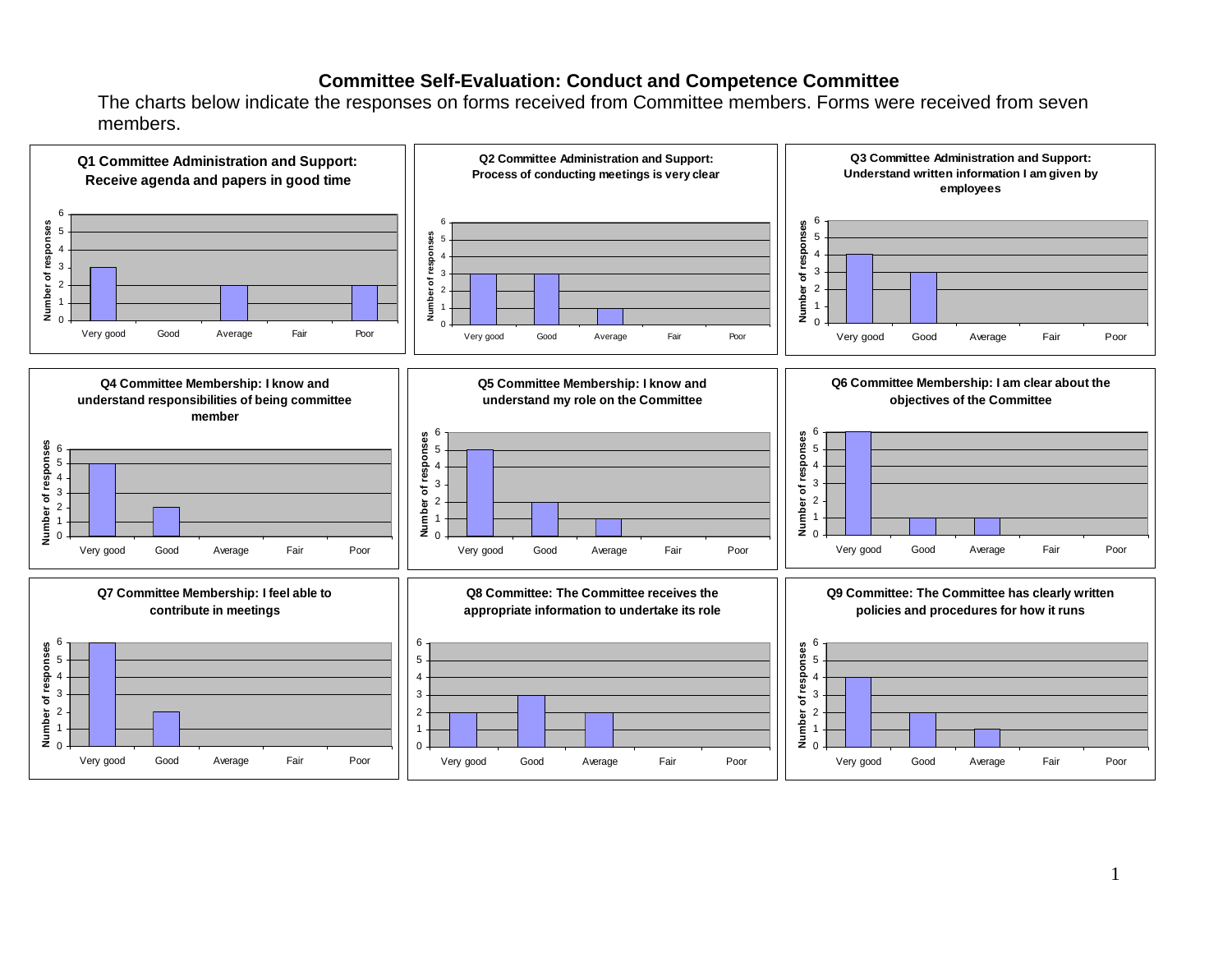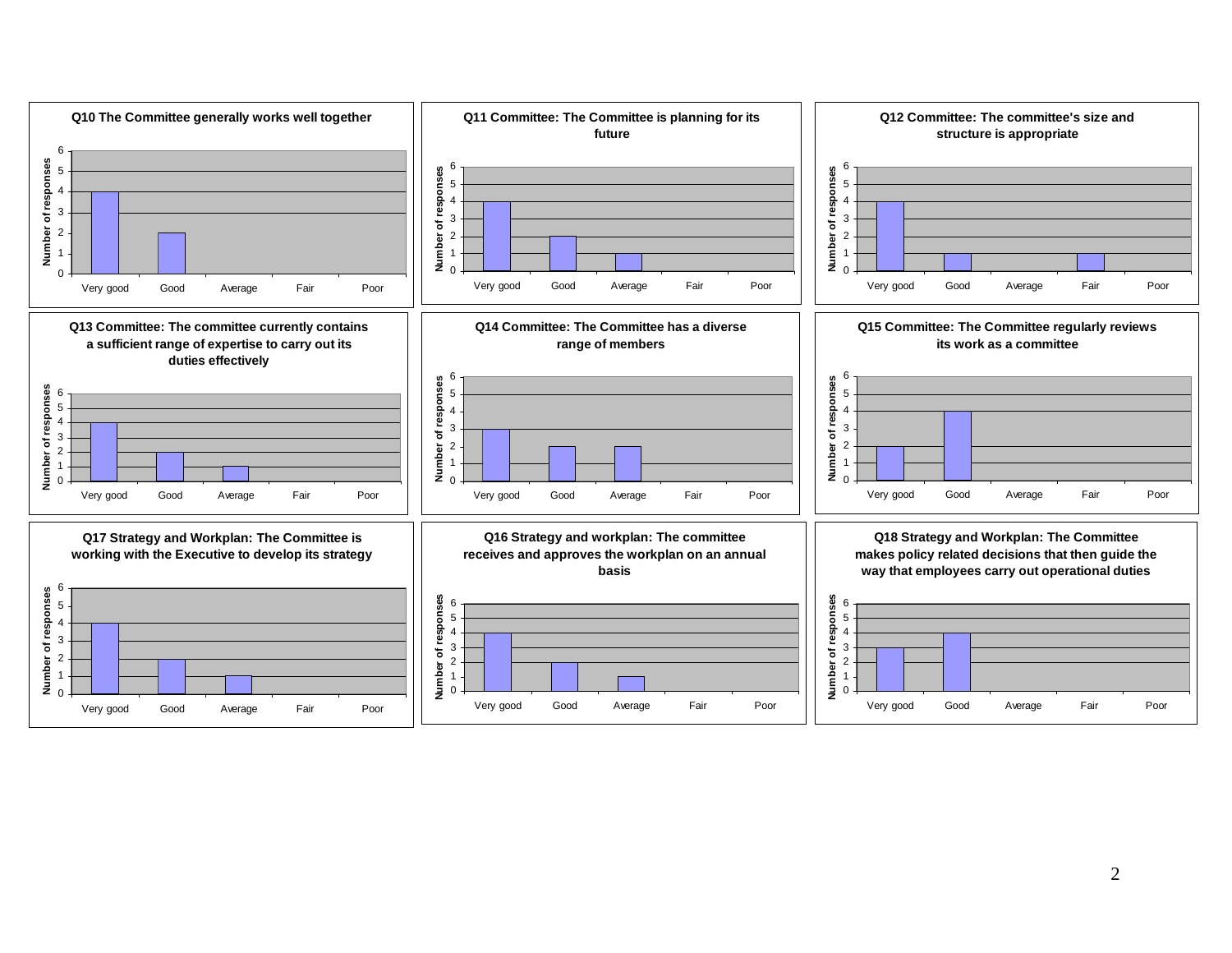# **Comments made on individual questions**

| Question                                     | <b>Number</b> | comments                                                  |
|----------------------------------------------|---------------|-----------------------------------------------------------|
|                                              | commenting    |                                                           |
| Q1 Committee administration and support:     | Two           | "No but due to work post not HPC"                         |
| Receive agenda and papers in good time       | members       | "poor rating due to new membership and incorrect address" |
|                                              | commented     |                                                           |
| Q2 Committee administration and support:     | One member    | "new member" (to explain average rating)                  |
| Process of conducting meetings is very       | commented     |                                                           |
| clear                                        |               |                                                           |
| Q3 Committee administration and support:     | One member    | "new member" (to explain average rating)                  |
| Understand written information from HPC      | commented     |                                                           |
| employees                                    |               |                                                           |
| Q4 Committee membership: I know and          | One member    | "induction pack and day has been useful"                  |
| understand the responsibilities of being a   | commented     |                                                           |
| committee member                             |               |                                                           |
| Q5 Committee membership: I know and          | One member    | "new member: induction pack and day has been useful"      |
| understand my role on the committee          | commented     |                                                           |
| Q6 Committee membership: I am clear          | One member    | "information is becoming more clear"                      |
| about the objectives of the Committee        | commented     |                                                           |
| Q7 Committee Membership: I feel able to      | One member    | "made very welcome"                                       |
| contribute in meetings                       | commented     |                                                           |
| Q8 Committee: The Committee receives         | One member    | "More analysis would be helpful"                          |
| the appropriate information to undertake its | commented     |                                                           |
| role                                         |               |                                                           |
| Q9 Committee: The Committee has clearly      | One member    |                                                           |
| written policies and procedures for how it   | commented     | "Very clear"                                              |
| runs                                         |               |                                                           |
| Q10 Committee: The Committee generally       | <b>No</b>     |                                                           |
| works well together                          | comments      |                                                           |
| Q11 Committee: The Committee is              | One member    | "Could do more forward planning"                          |
| planning for its future                      | commented     |                                                           |
| Q12 Committee: The Committee's size and      | One member    | "A single FtP committee would work better"                |
| structure is appropriate                     | commented     |                                                           |
| Q13 Committee: The Committee currently       | Two           | "multi disciplinary"                                      |
| contains a sufficient range of expertise to  | members       |                                                           |
| carry out its duties effectively             | commented     | "perhaps more use of co-option?"                          |
|                                              |               |                                                           |